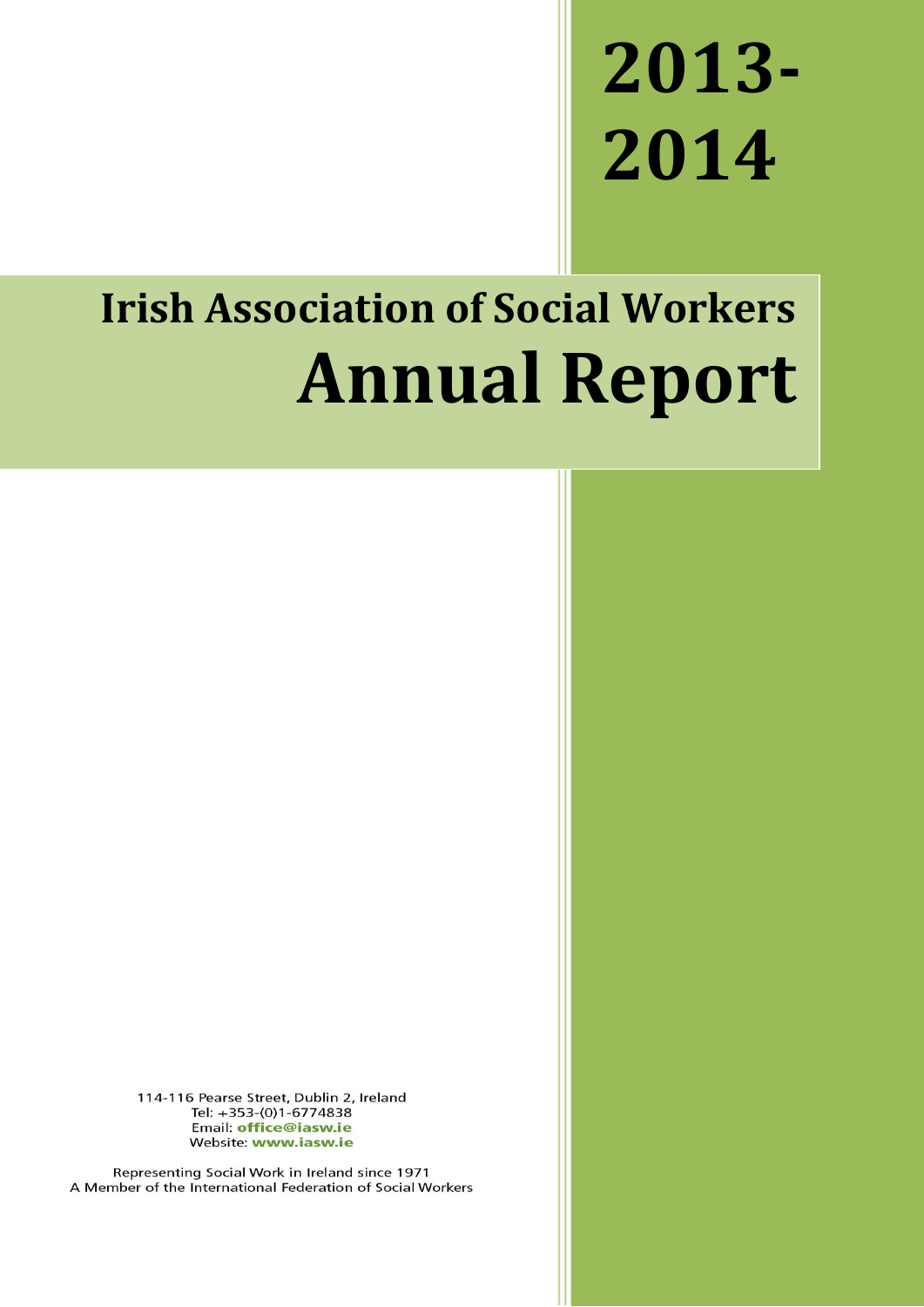## **Table of Contents:**

| <b>IASW Board of Directors and Council</b>                                    | Page 3 |
|-------------------------------------------------------------------------------|--------|
| <b>Board Reports:</b>                                                         |        |
| Chair Report – Ineke Durville                                                 | Page 4 |
| Company Secretary & Membership Officers Report(s) – Billie Anne Johnston Page | Page 5 |
| Treasurer -Dónal O'Malley                                                     | Page 6 |
| Office Report -Danielle McGoldrick                                            | Page 6 |
|                                                                               |        |

The Irish Social Worker Journal – Frank Browne & Monica Egan Page 6 Continuous Professional Development [CPD] Officer - Cliona Murphy Page 7

#### **Special Interest, Affiliate & Associate Group Reports:**

| Social Workers in Foster Care - Cahal McHale                 | Page 8  |
|--------------------------------------------------------------|---------|
| Head Medical Social Workers - Sheila McCrory                 | Page 9  |
| Southern Region - Carol Buckley-Lyons                        | Page 10 |
| NEW Social Workers - Conor Boksberger                        | Page 10 |
| Social Workers in Adult Mental Health - Frank Browne         | Page 11 |
| Child & Adolescent Mental Health Social Workers-Nicola Byrne | Page 12 |
| Child & Family Social Workers - Barry Higgins                | Page 14 |
| Primary Care Social Workers - Patrice Reilly                 | Page 15 |
| Special Interest Group on Ageing (SIGA)- John Brennan        | Page 16 |
| International Affairs Committee - John Brennan               | Page 17 |
|                                                              |         |

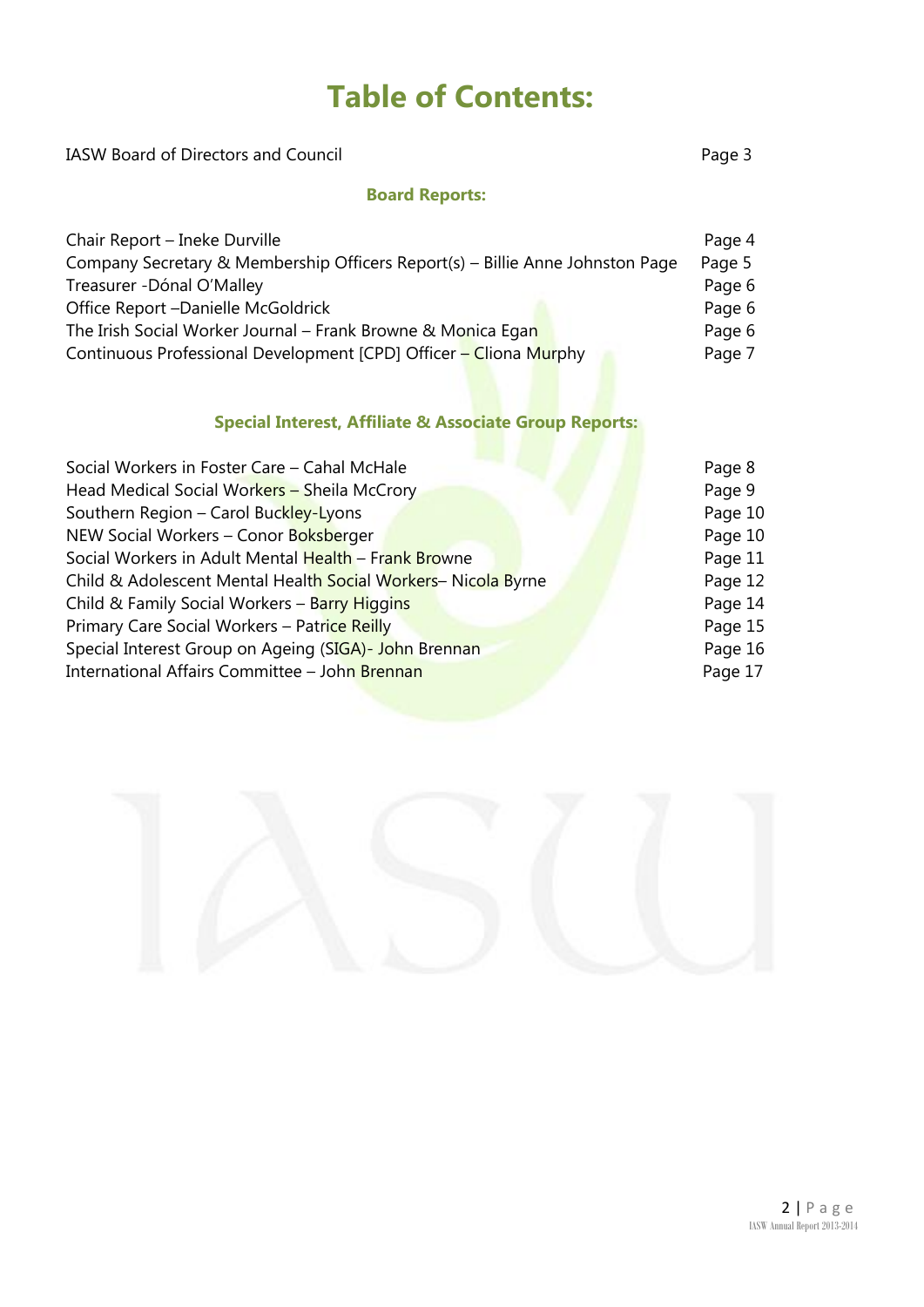#### **Board & Council Members 2013 - 2014**

#### **List of Board Members:**

Chair - Ineke Durville Treasurer - Donal O Malley Secretary – Billie Anne Johnston Kerry Cuskelly Joe McCarthy

Vice Chair - Frank Browne James Myers Ita Long Terry Bradshaw

#### **Special Interest, Affiliate & Associate Group Representatives:**

Adoption (CIAA) Ageing (SIGA) Children & Families Barry Higgins Child/Adolescent Mental Health (CAMHS) Declan Coogan IASW Journal Editor Monica Egan & Patricia Walsh Social Workers in Disability (SWID) Lorraine Phillips Head Medical Social Workers Sheila McCrory Adult Mental Health (SWAMH) Frank Browne Primary Care **Patrice Reilly Patrice Reilly Retired Members Pat Waldron** Foster Care **Internal Care** James Myers New Social Workers **Conor Boksberger** Social Workers in Probation International Committee Southern Region

Helena Boyd John Brennan David Williamson John Brennan CarolBuckley-Lyons/Terry Bradshaw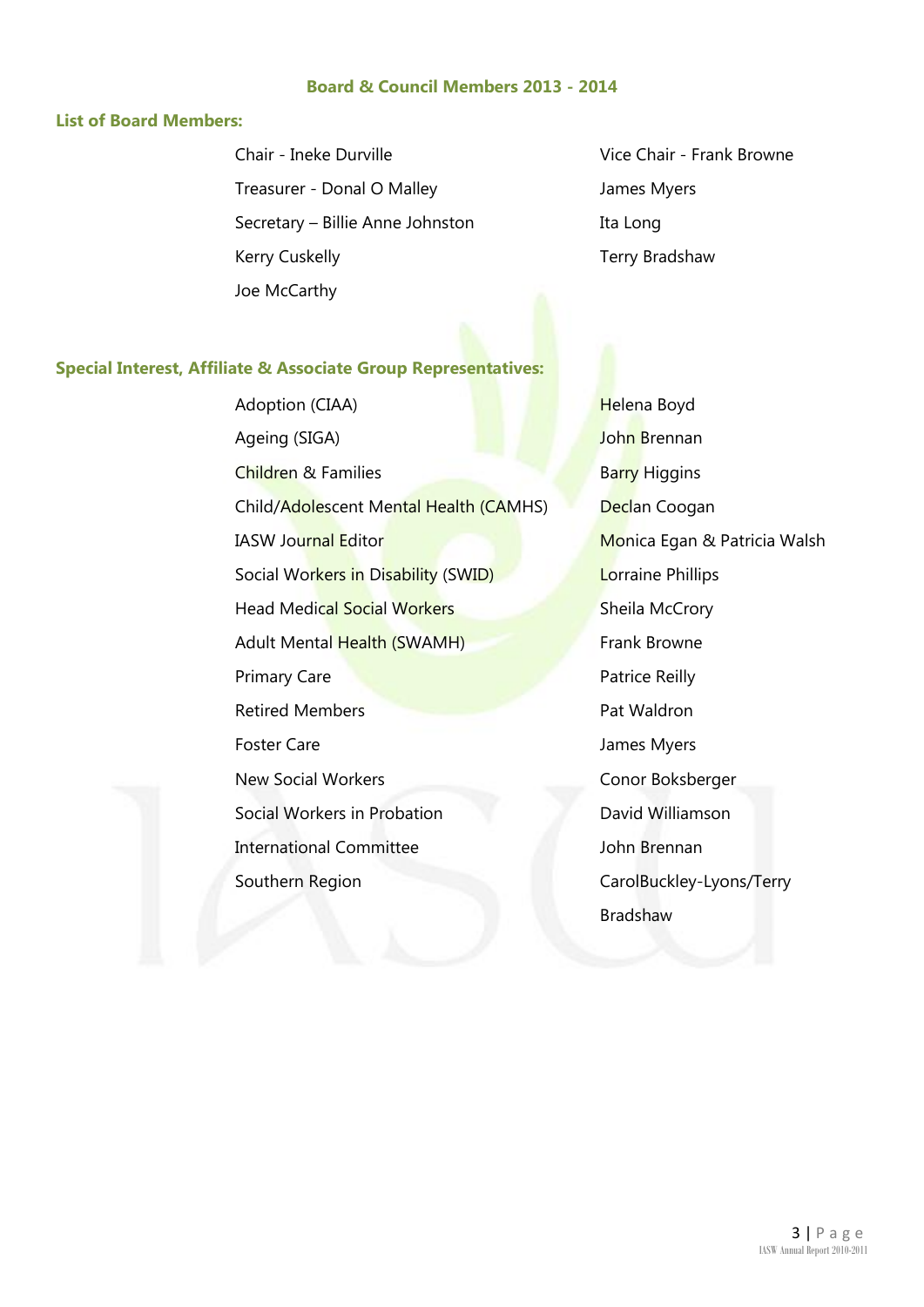## **Board Reports**

## **Chair Report**

Ineke Durville

I am pleased to present the annual report of the Irish Association of Social Workers, which outlines the various activities of the Board of the IASW and the special interest groups during the year. This last year has been an eventful year. Danielle, our office manager went on a year's career break in February and handed over to Adrienne, who had joined us to manage the office for the year during the time of her break. Adrienne was a very pleasant person to work with and she dealt very well with the various issues that come to the attention of the IASW on a daily basis and had good relationships with the social work members. Unfortunately, she wasn't able to stay till the end of her contract and we were fortunate to find Betty Creedon, who continued to manage the administration very well until the time that Danielle returned at the beginning of 2014.

#### **Organisational Structure**

The AGM of 2013 was the first annual general meeting of the IASW that was held under the new legal status of the Association as a limited company by Guarantee. There had been a delay with the closure of the original accounts by the Bank and so, on the advice of the Board's auditors, the accounts were audited over a fourteen month period, i.e. from January 2012 to the end of February 2013. This means that the accounts that are audited for this year's account cover the period from  $1<sup>st</sup>$  March till  $31<sup>st</sup>$  December 2013.

#### **Registration**

May 31<sup>st</sup> 2014 will officially end the two year grandfathering period that has allowed existing social workers to apply for registration to the Health and Social Care Professionals Council (CORU). The new registration year will start from June 1<sup>st</sup> 2014. This process has now have started the registration year for all registered social workers, even though some social workers unfortunately may only have received their recognition very recently, but as the registration year runs till the 31<sup>st</sup> May each year, there will be an ongoing requirement to register each year by that date.

CORU will need to enact the outstanding bye-law that outlines the social work Continuous Development Policy (CPD) schedule and introduce a schedule in relation to the fitness to practice requlations.

The generic CPD Framework for all professional Bodies that are due to registered was finalised during 2013 and a draft social work CPD framework should be available for review and comment in the next few month and CORU aims to have the fitness to practice details available at the end of 2014.

#### **Professional Bodies Alliance**

Over the last few years, the IASW has had regular meetings with the other professional bodies that are due to be registered by CORU and as it was regarded by all professional bodies that having a joint voice was a very valuable support and following lengthy discussion with all the Professional Bodies, the Professional Bodies Alliance of Ireland (PBAI) was formed in April 2013. The PBAI will only deal with issues that are common to all professions and with prior agreement of all membership bodies. Each professional organisation is free to continue to pursue their issues as before.

#### **Special Interest Groups**

Membership numbers remained at the same high level this year, which continuous to create a demand on all aspects of the Association. The special interest groups (SIGs) are continuing to be a very valuable link with the wider membership and provide a forum for social workers practicing in that area of specialism to share experiences and raise issues. A number of SIGs have held very successful conferences and seminars and the feedback from these events has been very positive. The contribution of the SIGs has been very valuable for the workings of the Association and the executive would like to thank them for their contribution and their hard work.

#### **Social work journal**

Monica Egan continued in her role as editor for the first half of 2013 and ensured that the journal continued to be of a very standard. Unfortunately, during the year, Monica resigned from her role as editor of the journal, which she held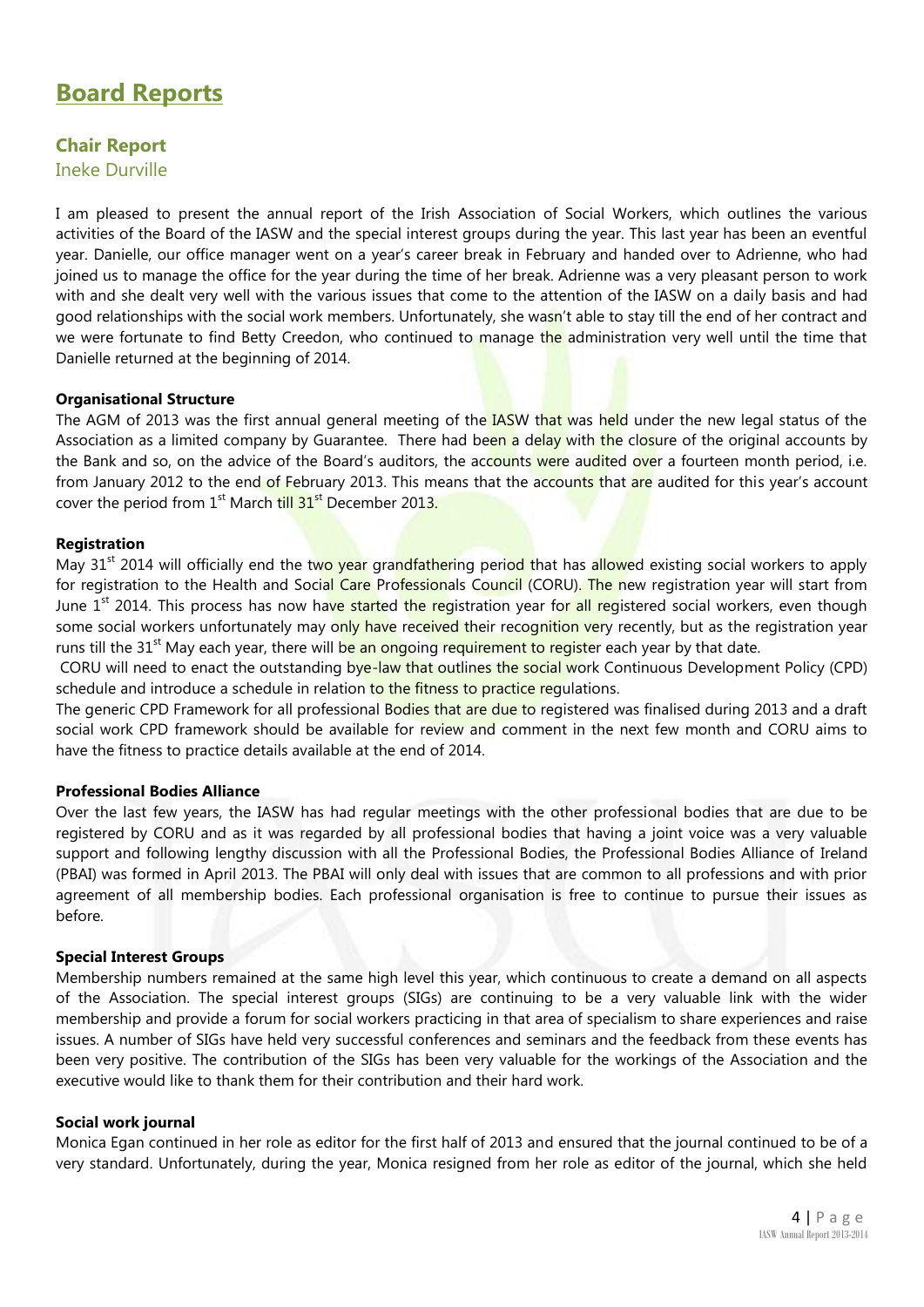from 2006 till 2013. The journal was invariable of a very high standard and we will all miss her input and her different and very valued contributions are recognised by all. See also the appreciation on Page 6 of this report.

#### **Conclusion**

In conclusion, I would like to thank all the members of our Board. Frank Browne; vice Chair, Billie Anne Johnston; Honorary Secretary; Donal O'Malley, Treasurer and the other Board members: Kerry Cuskelly, Terry Bradshaw, Joe McCarthy as well as the three members that resigned from the Board during the year due to other commitments: Ita Long; Declan Carey and James Myers, for their hard work and support during the year.

In addition to the above, I would like to thank Cliona Murphy, CPD Officer, for all her contributions to the organisation. She organised a large number of training events, both in Dublin as well as in different locations around the country and coordinated the response to proposed legal changes of which there were many this year. Eoin Barry continued in his role as our Facebook and Twitter moderator. The Facebook page provides a useful forum for discussion and sharing of information. Eoin is providing a very important service and I would like to thank him for that very valuable contribution; the executive greatly appreciates his role.

The HSE has been going through major changes during the last year. The Children and Families Services have moved into a separate Government Department and the management structures in the other parts of the HSE are in a process of change. It is still difficult to gauge what effect the changes in structures for all service users will have on our client groups and whether this will affect the working conditions and whether the newly registered social work practitioners will be able to practice within the code of conduct and ethics as required by CORU. It will be important that we as the IASW are informed of problems so that we are able to respond to these changes with the appropriate information and with a strong and cohesive voice.

#### **Company Secretary & Membership Officer Report** Billie Anne Johnston

#### **Company Hon Secretary**

The Company Secretary is responsible for the efficient administration of a company, particularly with regard to ensuring compliance with statutory and requiatory requirements and for ensuring that decisions of the Board of Directors are implemented.

Despite the name, the role is not a clerical or secretarial role one in the usual sense. The company secretary ensures that an organization complies with relevant legislation and regulation, and keeps board members informed of their legal responsibilities. Company secretary is the company named representative on legal documents, and it is their responsibility to ensure that the company and its directors operate within the law.

The Secretary works closely along with the Office Manager and Company Chair to register and communicate with Shareholders, to ensure that dividends are paid and to maintain company records, such as lists of directors and shareholders, and annual accounts.

#### **The main roles of the Secretary are:**

In consultation with the Chair agree and circulate the agenda for Board and all relevant committee meetings Ensure effective communication with members occurs. Check minutes with chair and circulate Update membership records Act as Company Secretary

A number of routine tasks have also been completed with the assistance of the Office Manager including dealing with routine queries, and updating membership

At present we have 855 members, 345 members did not renew their membership in 2014, however, we recruited 95 new members have joined association so far in 2014**.**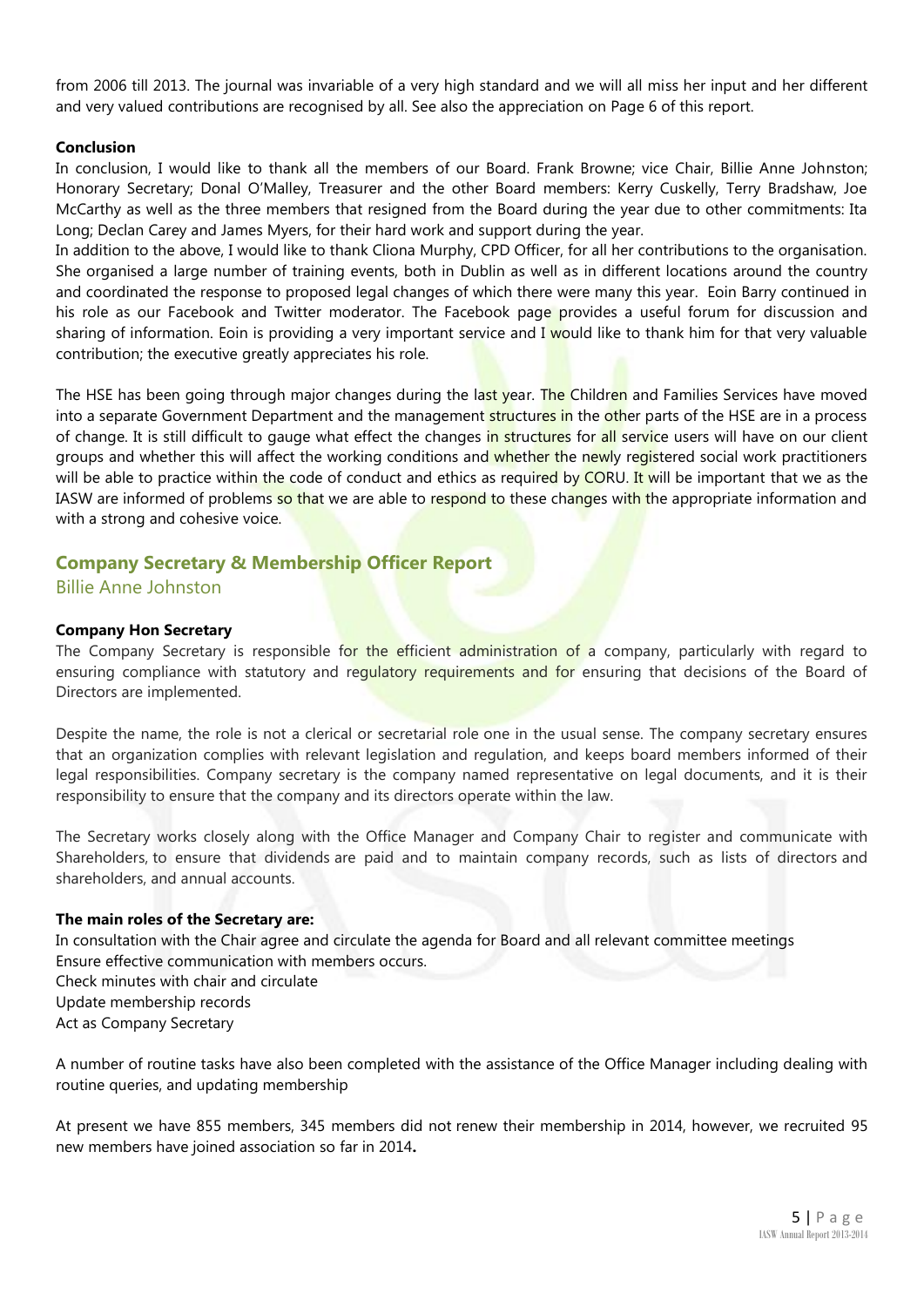The role of honorary secretary within the IASW work load is easily manageable due to the hard work of the IASW staff, and I would like to take this opportunity to thank all IASW staff for their support in the last year.

#### **Treasurer**

#### Dónal O'Malley

The End of Year for 2013 will be presented and adopted at the AGM on May 16, 2014.

#### **Office Report** Danielle McGoldrick

January'13 – November' 13 saw Adrienne Ward take over the role as Office Manager, in November, Adrienne resigned. Adrienne was replaced by Betty Creedon. Adrienne and Betty did a wonderful job in holding the fort here in IASW during my absence. 2013 was an extremely busy year for the association, and some of the tasks undertaken by the Office Managers included:

- Moving Membership Payments to an online web based payment system
- Moving Event Bookings to an online web based payment system
- Preparing the Financial Reports in accordance with the CRO and Revenue
- Assisting the CPD Officer in rolling out CPD Events
- Providing Support to the Chair and the Board

It has been an eventful but enjoyable few months for me since I have returned from sabbatical, and I would like to thank Adrienne, Betty and all of the Board, particularly Ineke for her patience and time over the last few months.

### **The Irish Social Worker Journal An Appreciation of Monica Egan, Retiring Editor of the Irish Social Worker** Frank Browne

On behalf of all IASW members, the IASW Board would like to express our appreciation to Monica Egan for her most valuable role as Editor of The Irish Social Worker since 2006. For those of us who have submitted an article for the Journal, we can testify to the sensitive and judicious advice we have received from Monica, which has added to the quality of our article. While it may have taken us hours and days to get our article right, the reality is that Monica has taken even longer to review all articles and prepare the Journal for its eventual printing. Monica has welcomed articles from the wise and experienced to the young and enthusiastic and this has culminated in a Journal that has something for all members. While the Journal is not a peer reviewed Journal, it has become a launch pad for many an aspiring academic. Feedback from members to date is that the Journal is one of the most tangible benefits of being a member and it is welcomed both as a Journal specifically for social workers and as an Irish Journal.

We are all too aware that as President of the IASW and later Editor of the Irish Social Worker, Monica is a hard act to follow. On your behalf we thank Monica, and we wish her well as she relaxes now, primarily as a reader of the Journal and we will take her advice on board in terms ensuring the future legacy of the Journal.

#### **The Irish Social Worker Journal** Monica Egan

I have edited The Irish Social Worker since 2006 and the time has come for me to hand over to others. The profession is now a registered profession and I think it is only right that registered social workers now take up the baton. A registered profession is quite different to an unregistered one. Different issues, different challenges will arise. The Irish Social Worker going forward should and will reflect that changing world. It should therefore be edited by those who are involved with and fully understand that changing world. As I am no longer working in that world and indeed have been lucky enough to get the opportunity to change to another sphere of work, it is only fair that those who are and will be working as registered social workers take over from here. I would like to take the opportunity to thank all the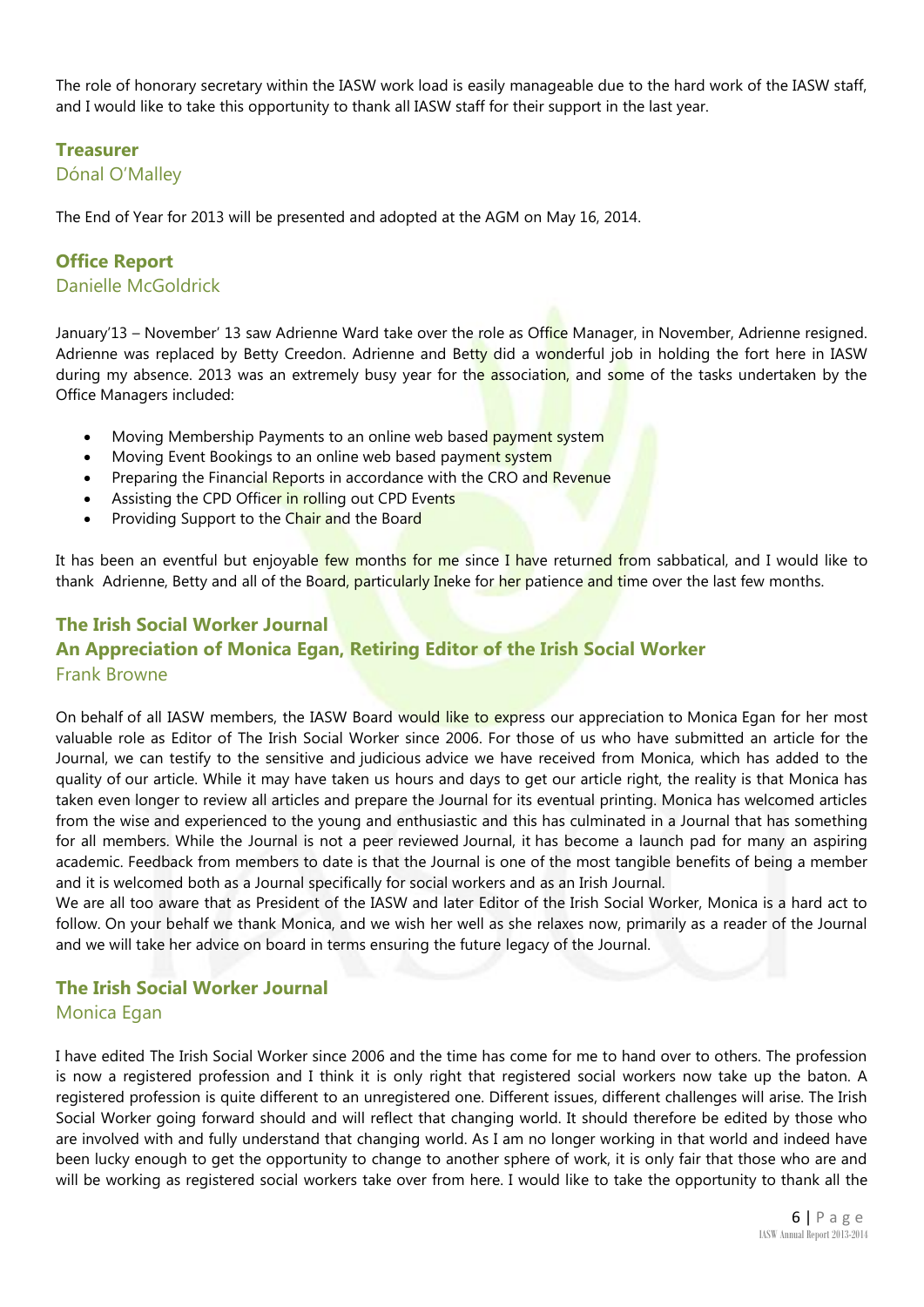contributors for their articles and book reviews. I have enjoyed reading people's contributions and have enjoyed the email correspondence I have had with so many of you. I would like to thank the staff in the office and the printers who bore with last minute deadlines and indeed broken deadlines.

I would like to thank the Executive of IASW for all their support over the years not only as Editor of The Irish Social Worker but also during my time as President of the Association. It is my hope for both The Irish Social Worker and the IASW that they both grow in strength as the profession moves into new and exciting times.

#### **CPD Officer Report**

#### Cliona Murphy

Since the last AGM

- A total of 1,292 CPD places have been provided through a range of conferences, training and workshops
- Of the places provided, 994 places were availed of by social workers as well as by a number of other disciplines including psychiatry and social care
- 29 events were delivered nationwide with the majority in Dublin (more than half of the membership is Dublinbased)
	- o Dublin (18 events)
	- o Sligo (4)
	- o Galway (3)
	- o Waterford (2)
	- o Cork (2)

In addition to the *events* outlined above, *support* was provided to members to run CPD events themselves. This support took the form of financial and administrative support including promotion of events through e-mail, Facebook and [www.iasw.ie.](http://www.iasw.ie/)

**Promotion of the work and profile of the Association** was progressed by populating the website with news about the IASW and its work. This took the form of submissions on proposed policy and legislation, examples of advocacy work taken on behalf of the members and service users, IASW in the media, and presentations from relevant events. Supports for social workers were developed through the expansion of the *reports* and *policy and legislation* sections of the website. In addition, social work is currently the featured profession on the Health and Social Care Professionals Hub of HSEland.

*Representing the views of social workers on matters of social policy and practice* and *advocating for the interests of social work clients* are two key objectives of the Association. With this in mind, a number of submissions were collated on the basis of member and Board views. These were:

- Framework for the Continuing Professional Development: Standard and Requirements (CORU);
- Draft Return to Practice Bye-Law 2013 (CORU);
- CORU's draft Corporate Strategy 2013 2016;
- Assisted (Decision-Making) Capacity Bill 2013.

The IASW also represented social work and service user views in submissions made as members of coalitions of interest such as the Children's Rights Alliance. Submissions can be downloaded from [www.iasw.ie](http://www.iasw.ie/)

During the past year social work has become a protected title with registration a statutory requirement for those using the title of social worker. In response to this, a key element of the role has been to *provide information and advice* to social workers in relation to registration, continuing professional development and the *Code of Professional Conduct and Ethics for Social Workers*. Seminars on this topic have been provided in Cork, Limerick, Galway and Dublin. These fora have provided an opportunity to *hear the views of members* and non-members alike, to discuss the issues arising and to *explore options as to how best to represent member concerns*. Key concerns include difficulties accessing good quality supervision, the impact of the contexts within which social workers work on their capacity to adhere to the Code, whether the SWRB will provide advice and guidance in relation to conflicts within and about the Code and the risk of complaints of professional misconduct as well as the role of employers with regard to supporting registrants engage in CPD. In consideration of the imminent launch of the consultation on the Social Work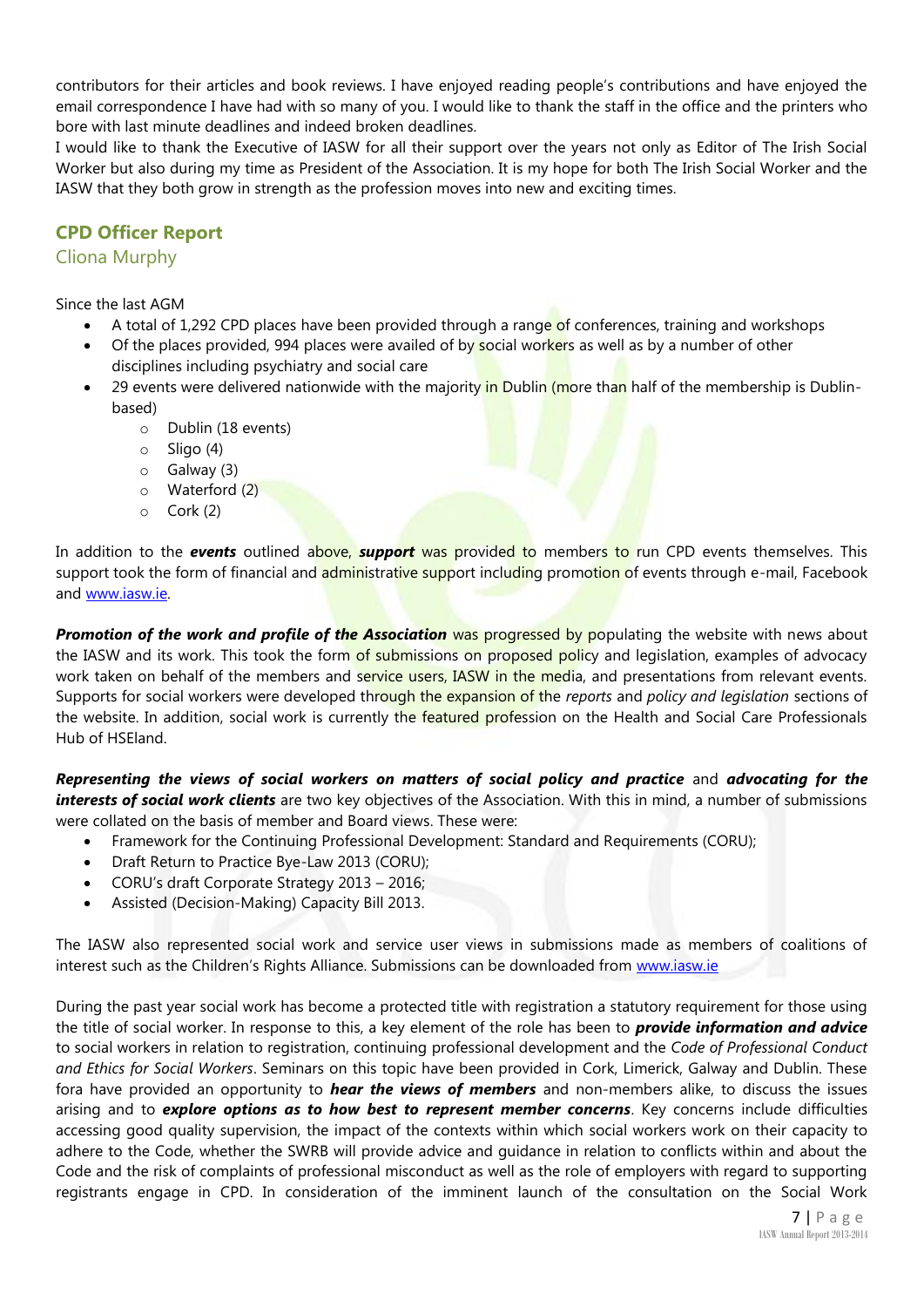Registration Board's *Framework for the Continuing Professional Development: Standard and Requirements* document for social work and the start of the CPD cycle later this year, it is envisaged that seeking and representing the views of the membership on this issue and the provision of information, advice and support will be key tasks over the next year. *Building co-operation and alliances* with CPD officers in other Health and Social Care Professions led to the coordination and delivery of a multi-disciplinary conference on CPD attended by 90 participants in March 2014. The network has since submitted two joint funding proposals to run a second conference and a full-day training event. The network meets regularly to address joint learning needs.

## **Special Interest, Affiliate & Associate Group Reports**

#### **Social Workers in Foster Care** Cahal McHale

Chairperson: Cahal McHale (Donegal) Secretary: Colette Toland (Dublin) Treasurer: Marie Morris (Mayo)

Committee Membership: Valerie O'Brien, Dublin; Nora Weafer, Dublin; Triona Fitzpatrick, Laois; James Myers, Dublin; Anna Gill, Mayo; Treasa Loftus, Dublin; Karen Hope, Mayo; Agnes Feely, Limerick; Mary Flanagan, Roscommon; Helen Gogarty, Donegal; Maris McCormack, Dublin; Michelle McKernan, Sligo; Aileen Vail, Donegal; Sharon Doherty, Sligo; Joan Boland, Athlone.

*The Social Workers in Foster Care Special Interest Group of the IASW (SWIFC) aims to provide its members with a forum to offer Social Workers in the area of Foster Care a platform to express relevant professional perspectives and to advocate on behalf of children in Foster Care.* 

**SWIFC held its AGM on 28th June, 2013 following a very successful and informative Conference on "The Irish Care System and Adoption". This Conference looked at the Implications for Social Work Practice in the light of the Children's Rights Referendum and featured presentations from Dr Valerie O'Brien, Mr Cahal McHale and Dr Simone McCaughren. These presentations are available under the SWIFC tab on the IASW website**

The AGM provided a valuable opportunity to reflect on some of the many challenges facing social work in general and foster care in particular. The meeting acknowledged the support of the IASW staff in facilitating the arrangements for the conference / AGM and the work of SWIFC.

In view of the continued restrictions on support from HSE for training and travel it had not been possible to hold any face-to-face committee meetings for SWIFC during the last year. This has severely limited the amount of activity the group would otherwise have wished to pursue. However, Teleconferences have continued on a two monthly basis and during the year we have had participation from around half of the committee members in this forum.

The areas explored within the teleconferences are outlined below and included the **implication of the new agency (TUSLA)** on the delivery of Foster Care. There was a concern that given the potential focus of the new agency on investigative child protection and welfare procedures, the resourcing of foster care support services may suffer. It was feared that the loss of direct managerial links to the former HSE services (e.g. psychology – medical) could damage the progress which had been made in some areas where priority to HSE service was being given to children in care and changes in organisational structures could have a detrimental impact on services availability to foster children.

During the year valuable feedback was received on how the implementation of a **new national format for the review of foster carers** is being rolled out. While the benefits of this development were acknowledged and welcomed by many social workers, the resource demands for the review format have placed additional burdens on staff and these subsequently impact on other areas of the services including ability to recruit urgently needed additional carers. It was also of interest to observe the variation in the implementation of these reviews across different areas of the country.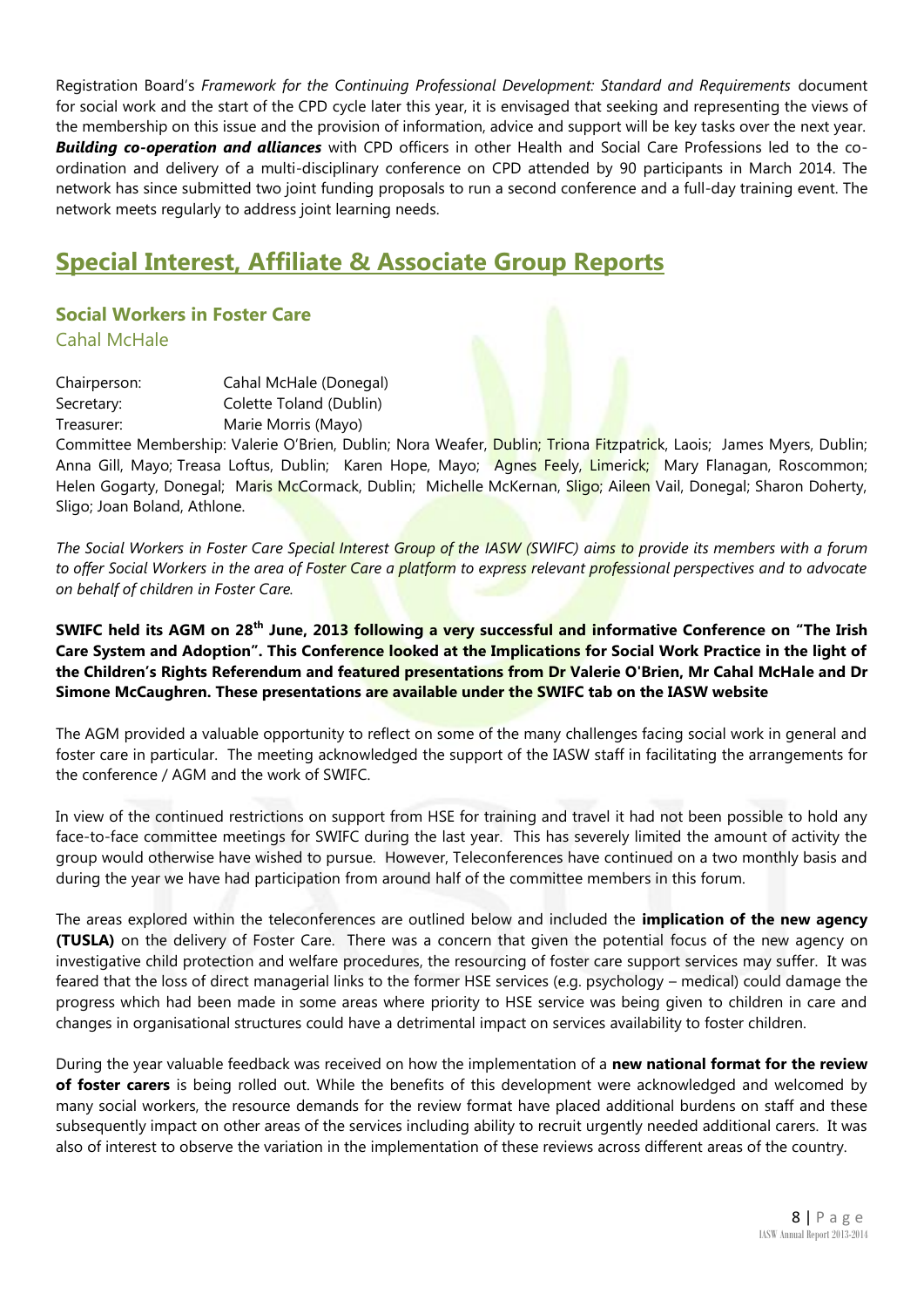The committee has discussed the importance of **social workers' participation in the Irish Foster Care Association,** given the valuable role which this organisation plays in the promotion and development of foster care in Ireland. The proportion of social workers who are members of the association has declined in recent years and concerns have been flagged about the diminished mutual benefits and lost opportunity for partnership which will result if this trend continues. It is hoped that the hosting of the 2014 European Foster Care Conference in Waterford (from  $26<sup>th</sup>$  to 29th August) will encourage renewed involvement from social workers and SWIFC is seeking support to enable as many social workers as possible to attend the event.

Within recent years a significant number of SWIFC members have retired from the HSE, though some of these have remained involved in SWIFC and continue to contribute. A number of new members have joined the group but with the limited activities and open meetings, it has been difficulty to generate the enthusiasm necessary to adequately address the challenges that deserve our attention.

There was a proposal considered by the group to carry out a "Monkey Survey" among social workers (which would have been support by IASW) in order to generate detailed information and statistics capable of highlight the challenges facing social workers involved with foster families and children in foster care generally. However in view of concerns about the level of support for this initiative it was believed to be unlikely to achieve its objectives. Instead it was agreed to canvas the membership on views for conference topics and also in respect of ideas about wider issues of social work practice and service delivery in the area of child care. While a small number of replies were received some useful ideas emerged which will provide the committee with further material for consideration.

The Group has been unable to send a substitute representative from SWIFC to IASW Council meetings in the past year since our current representative has been unavailable, but we have been looking at alternative ways to address this deficit, including a request to Council to facilitate teleconference for those at a distance from Dublin. It is hoped to resolve this situation in the near future.

As in many other areas of extra-curricular activity, the available energy levels of social workers for involvement in SWIFC have remained low. It is our hope however, that this is a temporary feature and that with the arrival of the long awaited easing of austerity measures, additional support will be forth-coming to promote professional developments through special interest groups such as SWIFC.

#### **Head Medical Social Workers Group**

#### Sheila McCrory

**Chairperson:** Kieran Buckley, St Vincent's University Hospital and Anne Marie Jones, Temple Street Children's University Hospital, continue as co-chairs of the group.

**Secretary:** Anne O'Loughlin, National Rehabilitation Hospital.

**Rep on IASW Council:** Sheila McCrory, Our Lady's Children's Hospital, Crumlin.

This group meets on a bi-monthly basis in St. James's Hospital and is attended by Head Medical Social Workers/Principal Social Workers from Hospitals and Hospices nationwide. The group's purpose is to provide a forum for the development and implementation of best standards among medical social workers in Ireland. It also functions as an information exchange, to lobby on issues relating to our client group and as a peer support group.

In addition to continued representation on a number of National Clinical Programmes, we are now also represented on the Rare Diseases Programme, by Michelle Strahan, Children's University Hospital.

One major focus of the work of the group in the past year has been to produce two documents- Competencies Framework for Medical Social Work (Update) and a paper on Caseload Management.

Other topics discussed during the year include:

 Implications of new developments for Medical Social Work-e.g. the restructuring of hospitalswith the advent of Hospital Groups nationally, and TUSLA the new Child and Family Agency.

Supervision –including for managers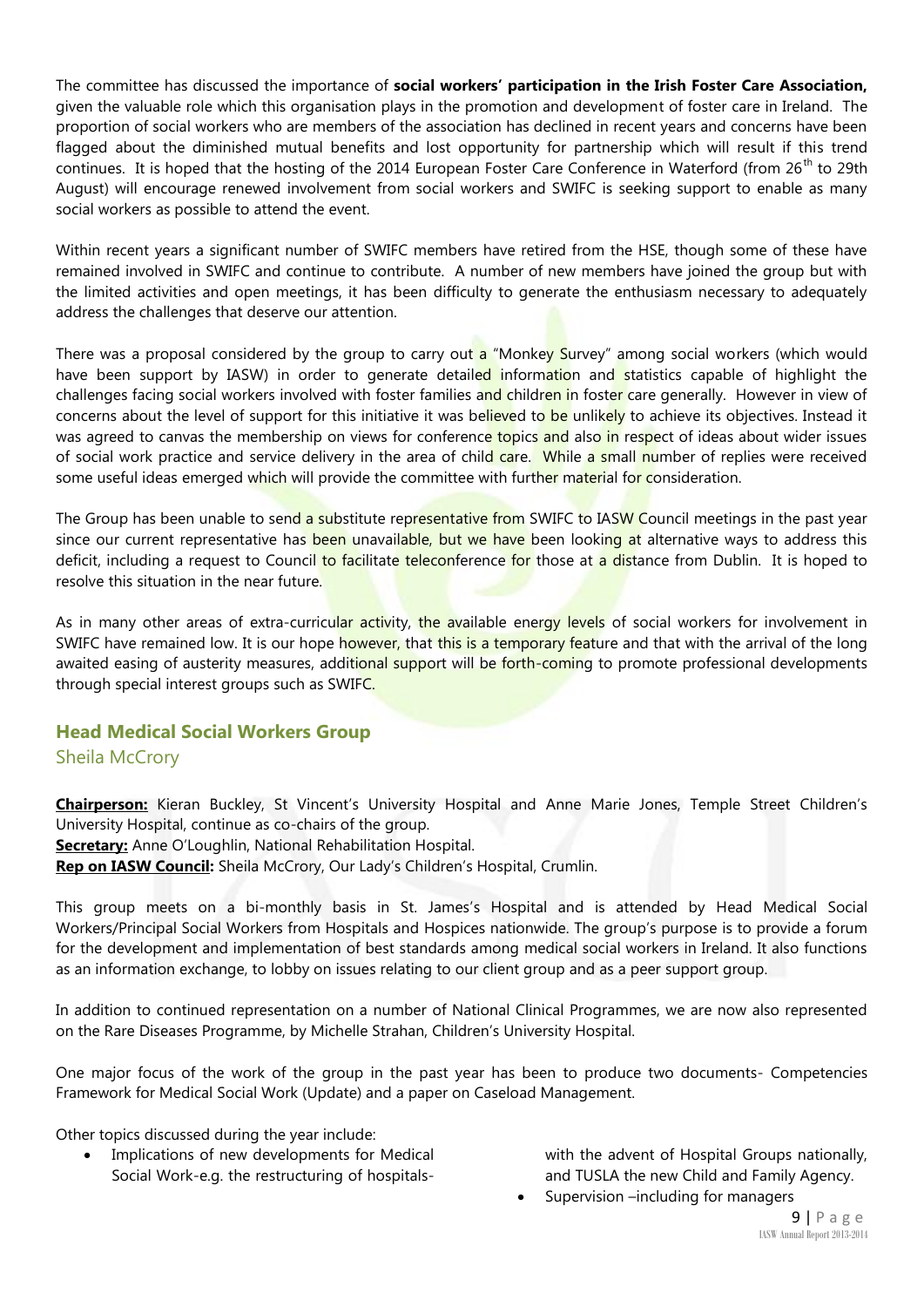- Single Assessment Tool which is being piloted in some Adult hospitals with regard to Long Term Care.
- Haddington Road.
- CORU, Registration and CPD.
- Recruitment Issues
- Dr. Catherine Conlon TCD presented to one of our meetings on her research "Attitudes to Fertility, Sexual Health, and Motherhood

amongst a sample of Non-Irish National Minority Ethnic Women living in Ireland".

 We had input into a chapter on Medical Social Work in an upcoming book:

"Social Work in Ireland: Changes and Continuities - Social Work across the Health Care Spectrum" by Erna O'Connor TCD and Elaine Wilson, UCD.

In the last year there have been a number of changes within the group, John Brennan, Mater Hospital took early retirement, and we wish him well. The following have joined our group: Amanda Casey, Mater Hospital, Dearbhla Ni Riordain, Cork University Hospital and Sinead Devitt, Rotunda Hospital.

#### **Southern Region**

#### Carol Buckley-Lyons

Two meetings were held in the Southern Region this year, with a view to strengthening participation in the southern Branch of the IASW. In attendance there were 11 members representing: Child Protection, Disability Services, UCC, Board and Council members and student representatives.

Consensus:

- The Southern Branch will meet four times a year
- Input will be focussed and manageable to include one training day/ conference per year, open to all social workers in the region
- C.P.D.
- Supervision
- Registration, CORU and matters relating to professional best practice
- Rotating Chair and Secretary

#### **New Social Workers**

Conor Boksberger

#### **Committee Members**

- Conor Boksberger (Chair)
- Monica McColl (Secretary)
- Paul Nugent (Treasurer)
- Roisin Meaney (General Committee Member)
- Peter Duncan (General Committee Member)
- Aoife Breatnach (General Committee Member)
- Claire McNamara (General Committee Member)
- Jessica Purcell (General Committee Member)
- Elisa Cosgrave (General Committee Member)

This year marked the third year of the New Social Workers' Special Interest Group, and we were delighted to note a further uptake in membership and participation in the group. Our active membership has highlighted a passion among new social workers for maintaining the knowledge base and values of social work in an increasingly challenging work environment. Our membership consists of social work students and newly qualified social workers (up to 3 years post qualified)

The activities that the group continues to engage in are:

#### **Committee Meetings**

The dedicated committee of the New Social Workers SIG has been meeting on a regular basis (6-8 weeks) to discuss issues relevant to the SIG and concerns raised by its membership. One of the key areas of concern that has been consistently highlighted by our membership is that of employment for new social workers. The past number of years has proven to be difficult for new social workers in accessing social work posts, and this has been an ongoing issue for our members. In response to this, the committee has begun gathering soft data from its members about their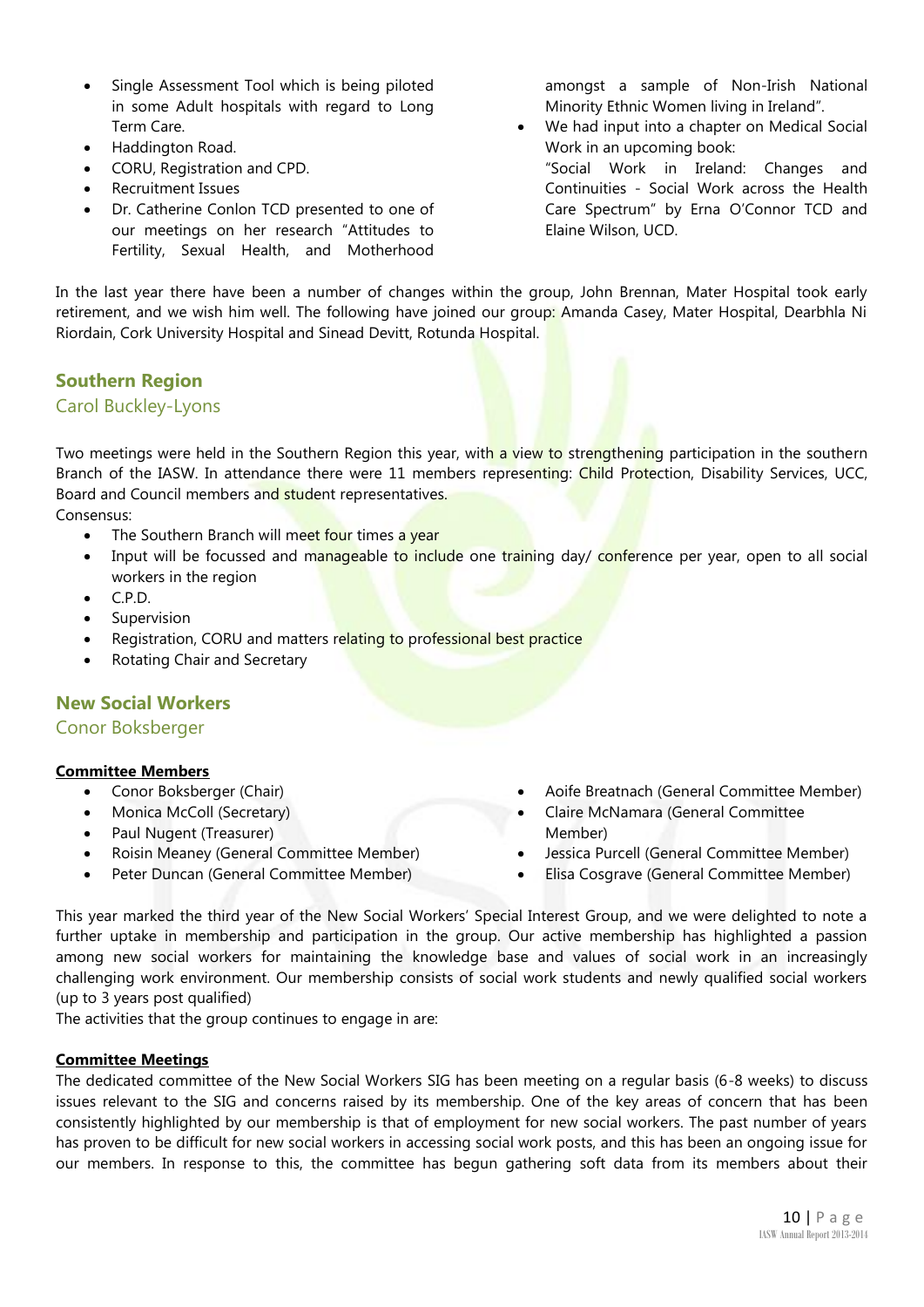experiences of seeking employment. We are hoping to continue this work, and ultimately gain some valuable insight into useful strategies for new social workers seeking employment.

#### **Peer Consultation**

We are coming towards the end of another successful round of peer consultation. This year saw two groups meet monthly since September 2013 to discuss issues relevant to new social workers whilst also exploring current research and practice. Both groups continued to function well, as was evidenced by the continued attendance of their members, with neither group seeing much of a drop off in numbers. The peer consultation process is something that we hope will continue to be a key feature of the group, and we hope to continue expanding next year.

#### **Website**

The website continues to be a cornerstone of the SIG and it provides a good forum for new social workers to present and discuss topics relevant to the profession. We currently have 140 members registered on the website. A key development has been the embedding of the IASW Twitter feed onto the website, which provides even more live updated information relevant to the members. We are continuing efforts to make the website even more interactive and valuable to its members. We encourage any new social workers to register on the website on newsocialworkers.com .

#### **Conference:**

Last May, the New Social Workers SIG held another successful conference in Wynn's Hotel. The topic discussed was Self-Care and we were very lucky to secure Noel O'Driscoll (Principal Mental Health Social Worker) as our key speaker. Noel provided the audience with a thought provoking talk on nourishing ourselves through the work we do, and maintaining our self-care in a potentially challenging career. In addition to this we held workshops conducted by New Social Workers, including dissemination of recently completed research on mindfulness by one of our members.

We are currently in the planning phase of our upcoming conference and are hoping to explore the area of social media and social work, identified and discussing the benefits, drawbacks and potential ethical dimensions that will be presented for social workers in an increasingly digital age.

We are excited to venture into a further year of the New Social Workers SIG and we hope that it will continue to expand, and more importantly that it will continue to be a support to new social workers.

#### **Social Workers Adult Mental Health (SWAMH)**

#### Frank Browne

#### **Chair Report from Social Workers in Adult Mental Health (SWAMH) 2013/2014**

On behalf of SWAMH, I would like to thank all the members of the committee for their commitment during the past year and in particular Claire and Aideen who like me step down from an executive position after 3 years. I would like to thank Damien for his role in chairing the later life psychiatry sub group, Damien steps down from the committee this year and finally to thank the IASW office for their support in terms of our CPD events and in circulating key information. One of SWAMH committee's key strengths is that it includes social workers of all grades and aims to have national representation from each region of the county. SWAMH will endeavor to continue this in the coming years.

#### **SWAMH COMMITTEE for 2013/14**

(3 EXECUTIVE and 13 Committee Officers)

- *1.* Frank Browne **Chair:** *HSE Dublin Mid Leinster*
- *2.* Claire O'Regan **Hon Sec**: HSE *Dublin Mid Leinster (Dublin South Central)*
- *3.* Aideen McDonnell **Treasurer**: HSE *Dublin North*
- *4.* Donal O'Malley HSE *Dublin Mid Leinster (East Coast)*
- *5.* Damien Nolan *St Patrick's Hospital Dublin (later life psychiatry lead)*
- *6.* Jeanette Cummins *HSE Dublin North*
- *7.* Anne Duffin *HSE Dublin Mid Leinster*
- *8.* John Matthews *HSE Dublin Mid Leinster*
- *9.* Rebekkah Woolfson *HSE Dublin North*
- *10.* Roisin Higgins HSE *Dublin North*
- *11.* Gloria Kirwan *Trinity College*
- *12.* Laura Thompson *HSE West*
- 13. Paul Guckian HSE West
- *14.* Kathy Nolan *HSE Dublin Mid Leinster*
- 15. Sinead Lawless *HSE South*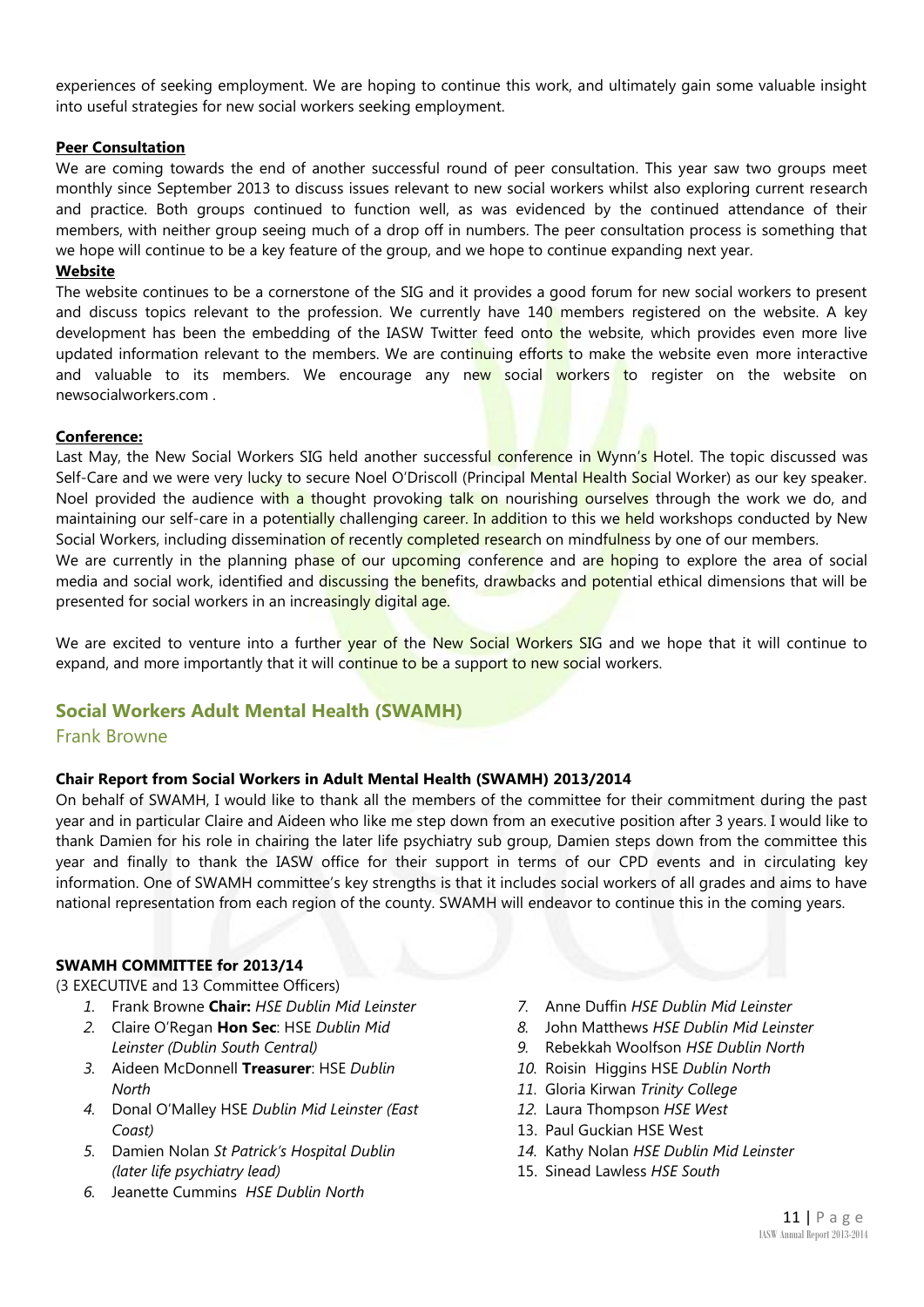**The SWAMH committee aims to**; keep an updated list of all social workers working within adult mental health services, e/mailing the contact list so as to keep colleagues up to date with relevant policy and service developments, and via IASW ensuring representation is made available regarding submissions to government departments, national bodies or working groups, and also in promoting the continuous professional development of all our members, by regular e/mails of relevant reports, presentations, useful websites and organising CPD events during the year as a means so as to assist members in offering a quality service to our service users.

#### **Some Key Developments include;**

#### **1. HSE Mental Health Act Implementation Group**

- a. SWAMH have representation on this group, and have encouraged members to consider taking on Authorised Officer (AO) applicant role under Sec (9) of the Mental Health Act 2001. We are delighted that social workers make up over 40% of all the AOs nationally. The AO applicant is a key person in taking the onerous role from a family member and in actively considering alternatives to involuntary admission to hospital, considering the social risks and the environmental stressors to a person's mental ill health
- b. SWAMH have made a submission to the Expert Group reviewing the Mental Health Act and we await the final report.
- c. SWAMH have highlighted to all members the excellent mental health e/learning hub on the HSELand website.

#### **2. Links with the IASW Child and Adolescent Mental Health Special Interest Group.**

Both SWAMH and CAMHS will be under the remit of the new National Mental Health Directorate and one social work manager will represent all mental health social workers in CAMHS, Adult and ID mental health services at each service Area Mental Health Management Team. Most areas have an agreed rotated nomination, where there is more than 1 Principal and local meetings between Principals are becoming the norm.

#### **3. National Mental Health Directorate**

The new Directorate is now in place and takes on the full management for mental health services across the country. A group from IASW had a positive meeting in October with the new director Stephen Mulvaney. The meeting was arranged to address motions passed at the last IASW AGM, such as the need for line management supervision for the recently appointed new social workers (from the national mental health clinical programme funding) and suitable office/IT facilities. The director took on board our points and progress has been on all issues. In addition the director has ensured that all the Area Mental Health Management Teams (AMHMT) include representation for all the core disciplines (as required by the national mental health policy "A Vision for Change"). This has facilitated enhanced communication from his office to all disciplines and clearer transparency in decision making.

The director has stated that he sees the appropriate channel for communication being facilitated via social work managers, particularly those on the AMHMT and to date a meeting has taken place between the Principals in Adult Mental Health Social Work and Anne O'Connor Head of Operations and Service Improvement; future meeting will include CAMHS Principals. Those Principals on the AMHMT will continue to ensure effective communication between all social workers working in the area of mental health and IASW.

#### **Social Workers in CAMHS (Child and Adolescent Mental Health Services)** Nicola Byrne

#### **Meetings**

Over the course of the year this group aims to meet nationally 3 times. We hold one of these meeting outside of the Greater Dublin area in order to facilitate attendance nationally.

Alongside theses national meetings, there is constant communication and liaison between the elected members of the committee. The committee responds to regular queries and opportunities for input on behalf of the wider group.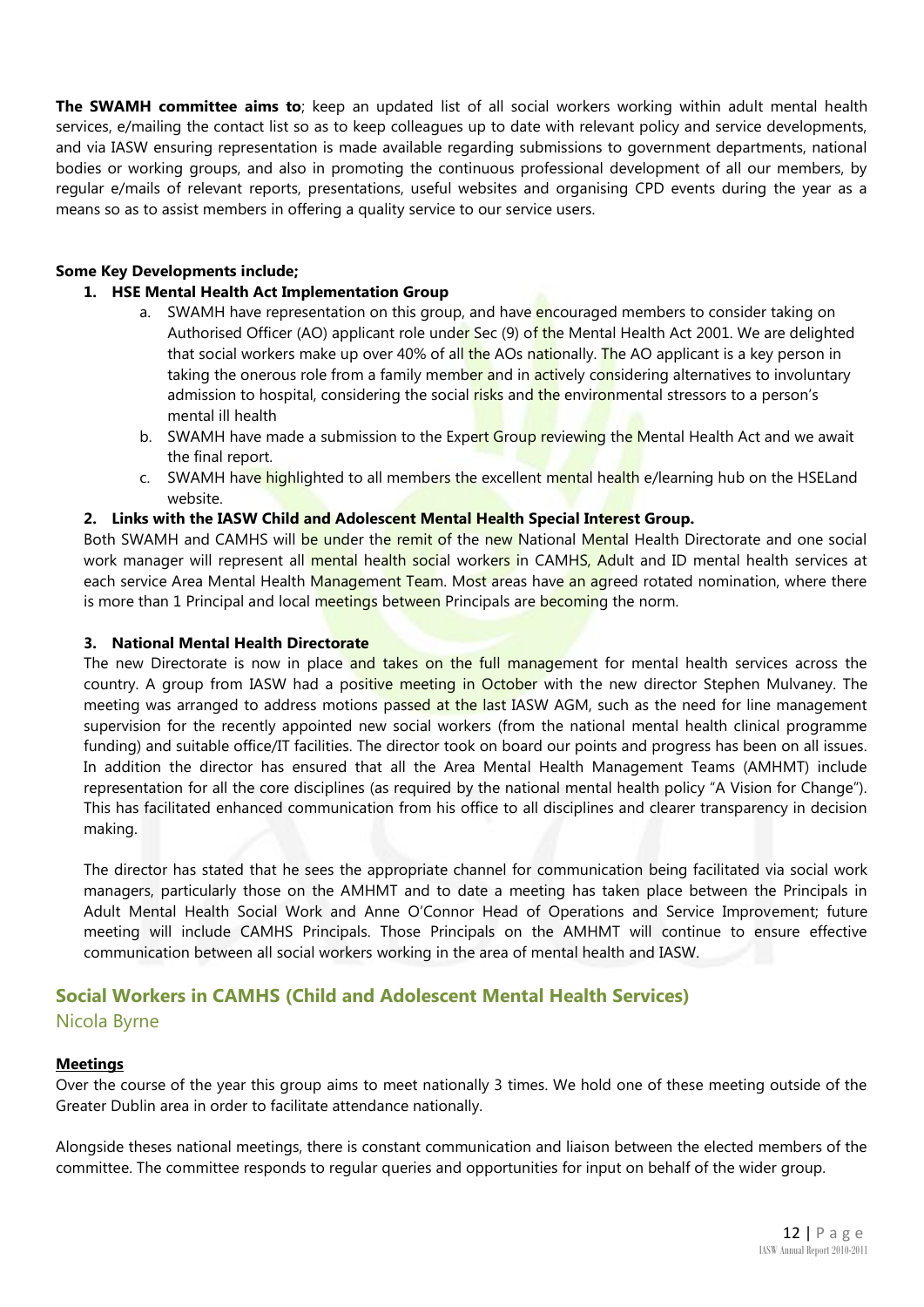Topics covered in our meetings include:

- Supporting New developments: This includes issues such as the recent increases in amount of staff recruited into CAMHS. This includes the fact that there are implications in the influx of staff at PQSW level and related gaps in appropriate governance for social workers in CAMHs. This is particularly an issue since the additional requirements due to registration with CORU,
- Communication with and support from IASW,

#### Inputting into areas such as the National Clinical Programmes,

- CORU: Supporting staff through their interaction and experiences of CORU and registration,
- Audit (Including the annual November national CAMHS Audit),
- Interface and communication with the new Child & Family Agency,

#### **Representation on Committees/Groups:**

**CAMHS Advisory Group:** Sarah Houston continues to represent our group and advocate on issues relevant to service users and social work. Many thanks to Sarah for her ongoing commitment and hard work in this area.

IASW Council Representation: Declan Coogan continues to represent our group at Council. His ongoing commitment to advocating and representing us is important to us and we would like to express our appreciation to him.

**Children's Mental Health Coalition:** Paul Longmore represents our SIG at this group. Sarah Houston support's him in maintaining this role. Their dedication and support to this group is valued and greatly appreciated.

This year there has been a new opportunity to participate in the Children's Mental Health Coalition. Sarah Houston has started to represent us in this area. Also, Sheila attended a meeting with Stephen Mulvaney, National Director (Mental Health), in partnership with our colleagues in adult mental health. During this meeting, Sheila McKenna advocated on our behalf and identified some important issues in areas such as communication governance, audit

#### **Information/Training:**

At each meeting we allocate time to learning and development in areas of special interest to Social Workers in CAMHS. This year we had some very interesting presentations and we are very grateful for the high standard of training that is delivered to our group. Special thanks this year to Eleanor, Declan and Joan. The areas covered were:

- 27<sup>th</sup> May 2013: Parents' Experience of Discharge from the In-patient Unit to CAMHS Community Teams, Eleanor Kelly
- 21<sup>st</sup> October 2013: Listening to Practice Experience: Encounters with Child to Parent Violence, Declan Coogan
- 3 rd February: **Mental Health Needs of Children**, Joan Cronin Senior Social Worker, Cork CAMHS

**AGM:** The AGM was held on 3<sup>rd</sup> February in Mater Family Therapy Centre, Dublin.

#### **Outgoing Committee (6th Feb 2013 to 3rd February 2014)**

**Chairperson:** Sheila McKenna **Secretary:** Sharon Galligan

**Committee:** David Hughes, Sarah Houston, Declan Coogan, Paul Longmore, Roberta Mulligan, Bernardine Hanratty, Nicola Byrne and, Fiona Coyle,

#### **New Committee elected on 3rd February 2014:**

**Chairperson:** Nicola Byrne **Secretary**: Sharon Galligan (Secretary), **Committee**: Declan Coogan, Roberta Mulligan, Lisa Clarke, Sarah Houston Bernadine Hanratty, Fiona Coyle, David Hughes, Paul Longmore

**Venues:** May 2013 held at NUI Galway October 2013, Mater CAMHS/Family Therapy, Dublin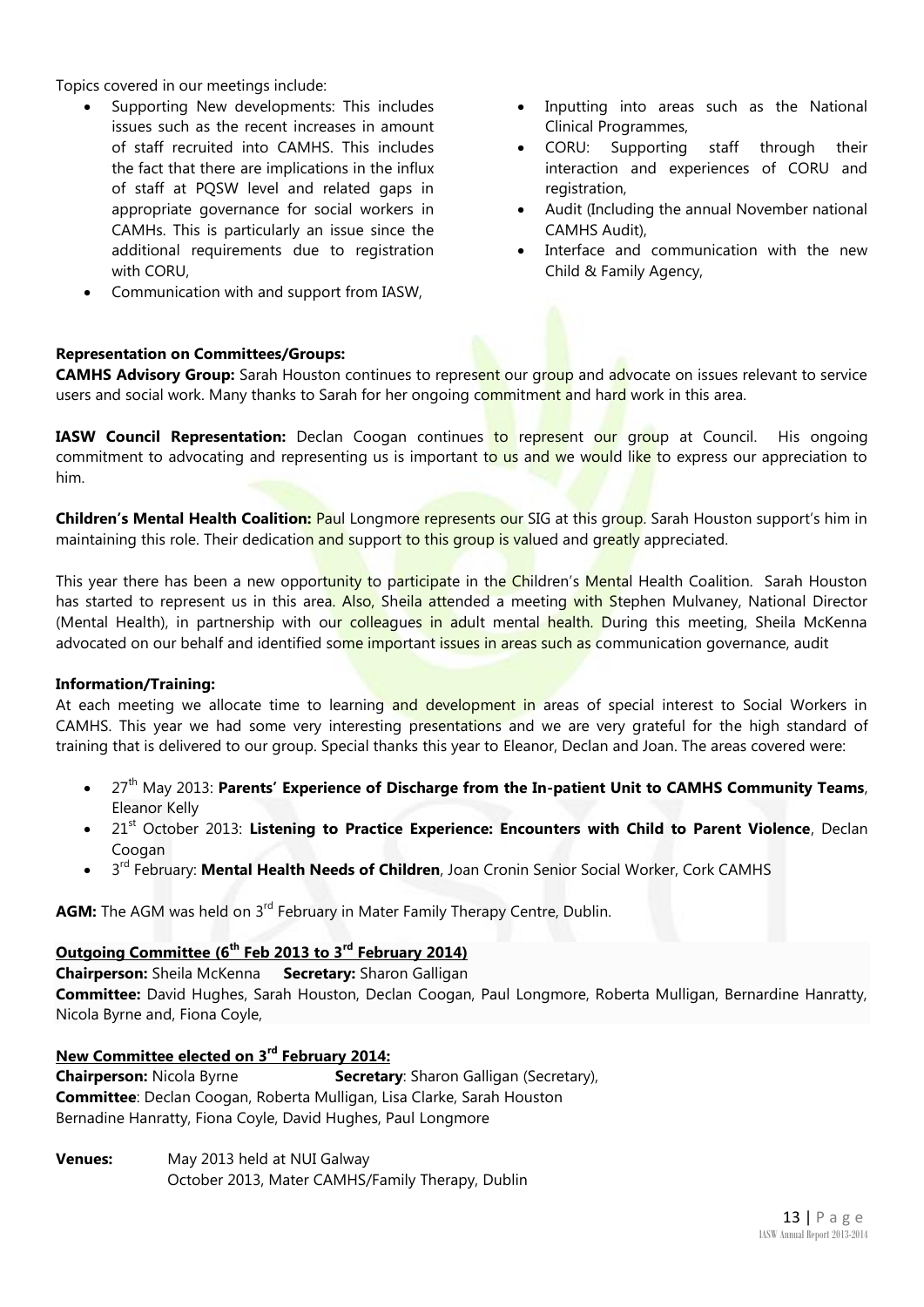February 2014, Mater CAMHS/Family Therapy, Dublin

Many thanks to the staff at the venues for facilitating our meetings

#### **Dates for the diary:**

Planned dates for your diary for the coming year:

- Monday 26<sup>th</sup> May 2014 Venue Tullamore
- Monday 10<sup>th</sup> November Venue Lucena, Rathgar
- Monday 2<sup>nd</sup> February 2015, Venue to be confirmed

#### **Summary**

I would like to thank the Committee members, for all their commitment, time and hard work over the past year. I especially would like to thank Sheila for her hard work and commitment as Chairperson for this Committee. On behalf of the committee I would also like to thank those who gave presentations and the social workers who attended our national meetings.

Please feel free to contact any member of the committee at any time with any queries about the work of the CAMHS SIG committee.

## **Child & Family Social Workers**

#### Barry Higgins

The Child and Family Special Interest Group (SIG) of the IASW are involved in child protection and welfare issues regarding children and families in Community Social Work.

The Special Interest Group's role includes:

- Advocating on behalf of service users;
- Representing Social Workers' views;
- Highlighting service needs, such as staff & resource issues;
- Membership of IASW Council to advise the association of children & family issues;
- Liaising with policy makers (HSE & Government Departments) through the IASW;
- Linking with NGO's such as The Children's Rights Alliance;
- Drafting and promoting policy documents such as 2011: 'A Call for Change';
- Carrying out research;
- Organising training events.

There are currently 75 members of the Child and Family SIG. SIG meetings were held throughout 2013, scheduled on a six-weekly basis, and held in Jury's Hotel in Christchurch in Dublin. New members always welcome. Current core SIG committee meeting members during 2013/14 include Barry Higgins (co-chair), Sharon Sheils (co-chair), Maria McLoughlin, Aoife Bairead, Kirsten Byrne.

#### **Activities in 2013/14:**

- Liaison with the IASW on child protection and welfare issues;
- Regular SIG meetings;
- Attendance at IASW council meetings;
- Participation in an information session provided in *Dail Eireann*;
- Some members partook in liaison with the *Irish Family Planning Association* regarding developing a training course for Social Workers to enable them to work with young people around unplanned pregnancies and general sexual health education and information provision;
- Publication in the *Irish Social Worker*, of an article written by the chair of the SIG, with feedback from members, entitled "The evolution of standards in social work practice: *In search of the missing link".* This article highlighted some of the issues with regard to registration of social workers in the context of working in a child protection and welfare setting, as well as outlining 'missing links' to a more effective child protection service for children and families.
- Preparation for a Child and Family conference and AGM.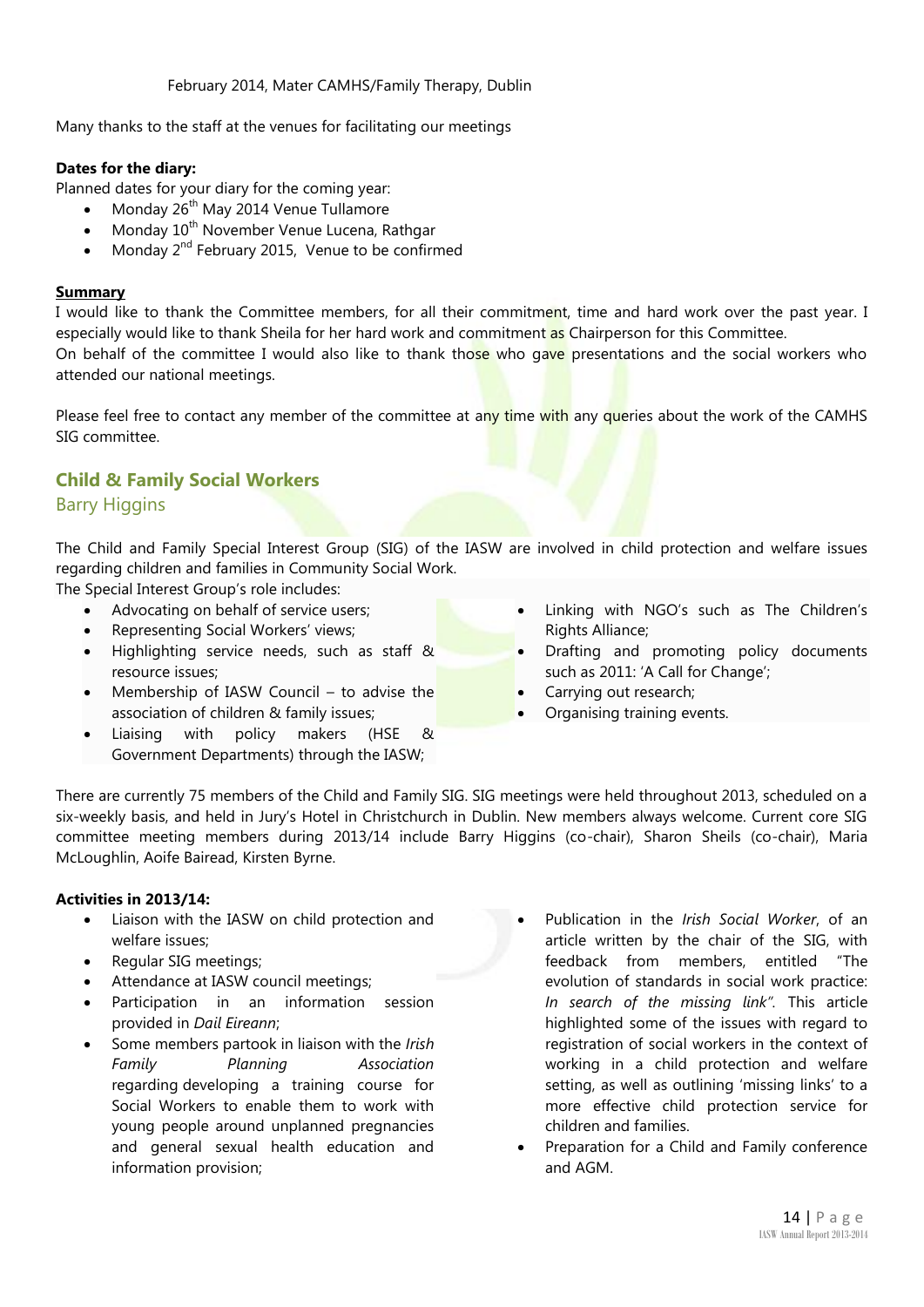We are currently seeking nominations for the position of chairperson of the child and family SIG.

## **Social Workers in Primary Care** Patrice Reilly

| 2013/2014 Committee:                  | 2013/2014 Committee:                  |
|---------------------------------------|---------------------------------------|
| <b>Chairperson: Deirdre Jacob</b>     | <b>Chairperson: Patrice Reilly</b>    |
| Vice Chairperson: Patrice Reilly      | Vice Chairperson: Mary McNutt         |
| <b>Secretary: Ray Parkinson</b>       | <b>Secretary: Clare Lynch</b>         |
| <b>Training Officer: Sharon Flood</b> | <b>Training Officer: Sharon Flood</b> |
| <b>Introduction:</b>                  |                                       |

The Social Work in Primary Care Special Interest Group (SWinPC SIG) provides a forum and leadership in the promotion of Social Work within Primary Care, acknowledging that Primary Care is the appropriate setting for 90-95% of the population's health and social service's needs. Social Workers in primary care across Ireland have to date demonstrated their pivotal role in the development of Primary Care Teams (PCTs), as core team members and through their involvement and support of the joint HSE & Combat Poverty community participation initiative.

#### **Objectives of the SWinPC SIG:**

- To provide members with a network to discuss, explore and exchange ideas on matters affecting their practice as well as providing peer support.
- To advocate for structures that support professional standards and objectives in the development of the Social Work profession within Primary Care.
- To identify and organize Continuing Professional Development training and education appropriate to Primary Care.
- To produce position papers, submissions and responses to issues affecting marginalized communities, as identified, both by those communities and by members of the SIG.

#### **Origins of the PCSW SIG:**

Commencing in August 2008, a number of Social Workers working in Primary Care in Dublin and Wicklow began meeting to discuss practice issues and to avail of peer support. In September 2009, this group was recognized as a SIG by the IASW. The PCSW SIG held its inaugural meeting on 1st October 2009 and one of the groups key goals was to make links with as many Social Workers working in the area of Primary Care as possible and to raise awareness of the SIG. Currently the SIG is in contact with 78 Social Workers working in Primary Care settings through its email database.

#### **Meetings:**

Since the last AGM of the IASW, our special interest group has had two meetings in December 2013 and March 2014. We also held our first AGM and Conference *Interpreting Social Work in Primary Care* We would like to thank those who booked the venues and speakers and those who facilitated the CPD workshops at our meetings.

In September 2013, the SIG held its first national Conference and AGM. This proved to be a very successful event with 59 delegates at the event and positive feedback received from all. Speakers included Rosemary Cunniffe who presented on the UCD research in social work in primary care; Dr. Catherine Darker who considered the role of primary care social work within the context of the social determinants of health; Dr. Philip Crowley who praised the work of primary care social work highlighting the gaps that we fill in complementing the GP service; and John Hennessey, HSE National Director for Primary Care Services who spoke about the future plans for primary care.

#### **Current Situation:**

The numbers employed in primary care social work posts continue to be an issue. Our last audit of social workers working in primary care was in September 2013. At this time there were 78 social workers (including Team Leaders) in posts allocated to primary care in the Republic of Ireland who are in regular contact with the SIG. Of these 7 were on maternity/sick leave while others were covering other posts such as Protection of Older Persons Caseworker posts.

As raised in our Annual Report 2013, social workers in primary care are also being asked to cover a number of PCTs establishing them as 'network services' and not as core team members. The Primary Care Strategy (2001) which clearly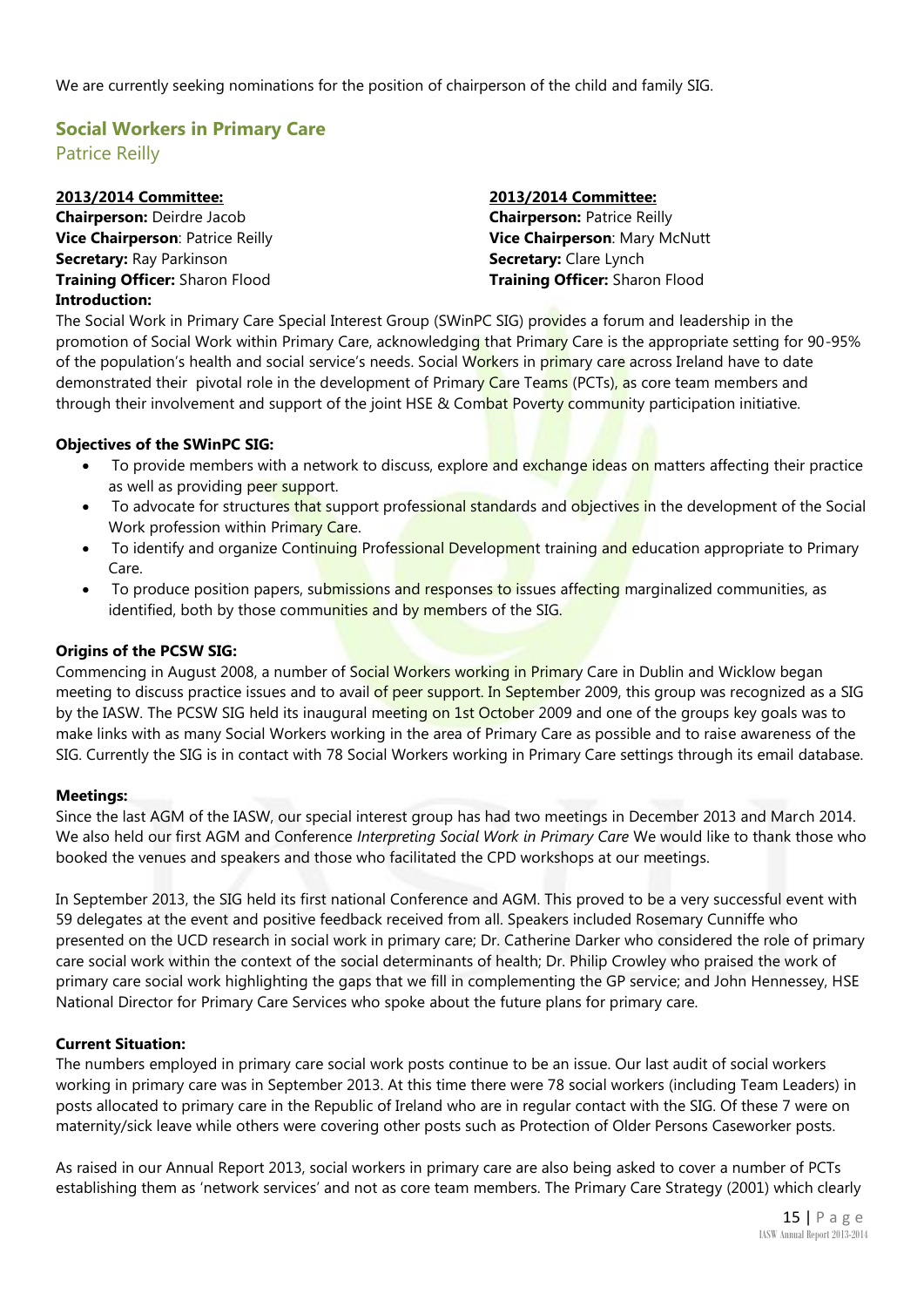indicates the intention of the HSE to place social workers as core team members remains the priority document for the roll-out of that initiative. To this end, the SIG are meeting with the HSE Director of Primary Care Services to ascertain the intention of the HSE with regards social workers on primary care teams.

Governance structures within primary care are still of concern to primary care social workers with a lack of uniformity regarding supervision and management of social workers within primary care. Social workers in primary care nationally are striving to put in place management structures in conjunction with HSE management that will support primary care social work services which coincide with PCT development. However, the lack of a clear and thought out direction nationally for primary care social workers remains a major concern for the SIG. We continue to see the lack of structure result in some social workers not having access to adequate professional supervision and appropriate lines of 'social work' management. We have witnessed this situation forcing some primary care social workers to seek new positions in more 'established and supported' social work roles.

Furthermore, the SIG is of the opinion that the lack of representation for primary care social work at management/Principal Social Work level nationally is a major factor in our discipline not being prioritised. This is despite calls at local level from other disciplines on primary care teams/networks for further PCSWs posts. The SIG will continue to monitor the number of posts nationally and will advocate on behalf of members 'to the highest level' to ensure the development of primary care social work services in tandem with PCT development nationally.

The SIG has a number of primary objectives for 2014, quided by members of the SIG.

#### **Plans for SIG in 2014 include:**

1) To continue to provide a forum and place of support for all PCSW's in Ireland.

2) To continue to bring to the fore, issues and policies which directly impact on the role of PCSW's as 'generalist social workers' within the context of both PCT's and of community based social work.

3) To provide for the diverse education and training needs of PCSW's.

4) To continue to help facilitate research on 'The role of primary care social workers in Ireland', conducted by UCD.

5) To hold a themed AGM in September 2014.

6) To continue to support the role of primary care social workers as uniquely placed to engage in

community development aspects of prevention and health promotion within the context of community development principles and with the support of our community work colleagues.

7) To organise a meeting with HSE National Director of **Primary Care Services John Hennessey to discuss plans** for primary care social work going forward.

8) To set up a structure for regional group meetings and training events to ensure all SWinPC are availing of SIG supports and opportunities.

9) To publish a paper on the Role of Social Work in Primary Care.

#### **Meetings for 2014:**

The next scheduled meeting is on Thursday  $12<sup>th</sup>$  June 2014 at 10am in Athlone. All social workers and social work students involved in or with an interest in social work in primary care are warmly invited to attend. We will have a CPD workshop following the meeting from 11.30 – 1pm.

This years AGM and Conference is on Friday 12<sup>th</sup> September 2014. Venue and Theme to be confirmed. For further details please contact: [patrice.reilly@hse.ie](mailto:patrice.reilly@hse.ie)

#### **Special Interest Group on Ageing (SIGA)**

#### John Brennan

The Special Interest Group on Ageing (SIGA) is a sub-group of the Irish Association of Social Workers (IASW). It is a group for members of IASW who work with older persons in a variety of settings in community, health and residential care across the country.

It aims to

Provide a forum for social workers to exchange information and views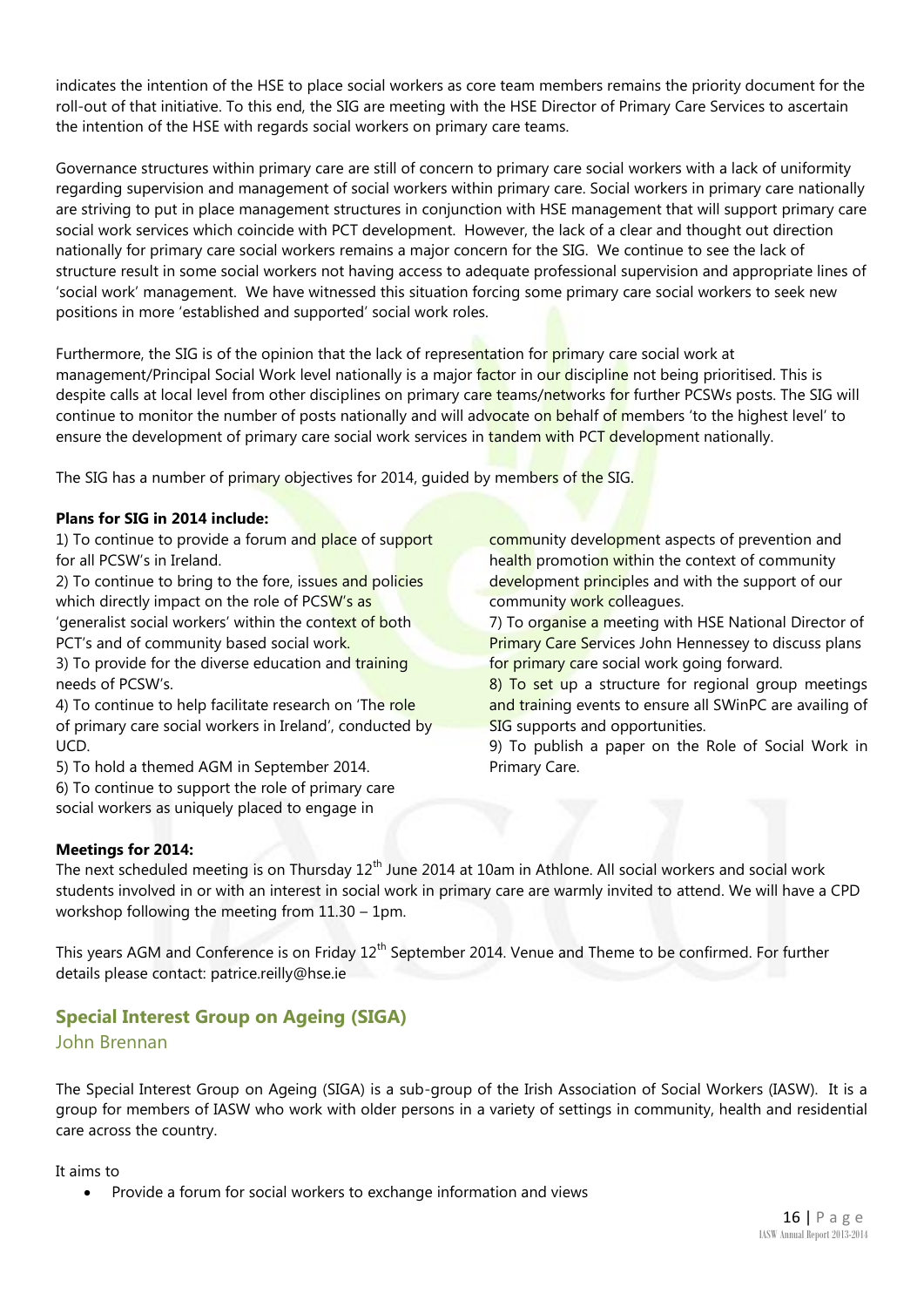- Provide a forum for the education and professional development of the SIGA members
- Develop IASW policy in relation to older persons
- Be a lobby group on behalf of older persons, their carers and social work
- Be a conduit for communication between members and the IASW Board/Council and other relevant groups
- Provide the IASW with expertise around issues related to older persons
- Support improvements in the level and standards of social work services to older persons

The SIGA was relatively quiet this year. However, at a well-attended meeting in April 2014, there was a commitment to renew the regular meetings so the SIGA will start to meet every two months from June 2014 onwards. Each of these meeting will have an education component alongside the business part of the meeting.

The Single Assessment Tool (SAT) process continued its implementation phase during the year. A number of sites have been chosen to pilot the document in its IT format. The IASW is represented on two of the HSE's advisory groups - for applicants and carers. The SAT will fundamentally change the way assessments for services are carried out. While for social work, there is a worrying reliance on tick boxes, on the positive side, there is the potential to obtain and use information and knowledge in much more efficient ways.

The National Clinical Programme for Older People (NCPOP) continued its work. The IASW was represented on this group and contributed to the preparation of a draft specialist education framework to be published shortly by the NCPOP for public consultation.

The SIGA held a seminar in December 2013 on the Assisted Decision-Making (Capacity) Bill 2013. Dr Mary Keys, Department of Law, NUI Galway made a very interesting presentation. Subsequent to that, the SIGA contributed to the IASW's response to this Bill.

See the IASW SIGA website [www.iasw.ie](http://www.iasw.ie/) for updates.

#### **International Affairs Committee**

John Brennan

Members: John Brennan (Chair), Anna Deneher, Ineke Durville, Kerry Cuskelly The Committee met monthly during the year.

The IASW is a member of the European region of the International Federation of Social Workers (IFSW) and specifically, the IFSW European region (IFSW-E). As such, the International Committee, on behalf of the IASW, actively participates in the work of that region through the formal annual Delegates' meeting and participation in the working groups that are set up to deal with specific projects.

The Chair of the IASW represents the Association at the General Meetings of the IFSW as the formal delegate. The role of the International Committee is to support the chair of the IASW in carrying out the work of the IFSW locally.

#### *IFSW-E Meeting and Conference*

Anna Deneher and John Brennan attended the IFSW-E annual Delegates' meeting and the ENSACT joint European conference held in Istanbul, Turkey, in April 2013. The conference provides an opportunity to network, understand social work from an international perspective and to promote and gain ideas about practice and learning. They are a meeting point for practitioners, policy makers, academics and students.

#### *IFSW-E Project on responses to Austerity*

John Brennan attended an IFSW-E workshop in Lisbon, Portugal, on the effects of austerity in Europe. Many countries across Europe are negatively affected by the austerity measures implemented by their governments. The outcomes from this workshop will inform the IFSW-E's work programme.

#### *IFSW World Social Work Day 2014*

The IFSW World Social Work Day 2014 was celebrated this year with a seminar in Wynn's Hotel on the theme of *Social and Economic Crises – Social Work Solutions*. We were delighted to welcome the Secretary-General of the IFSW, Rory Truell who attended the Seminar again this year.